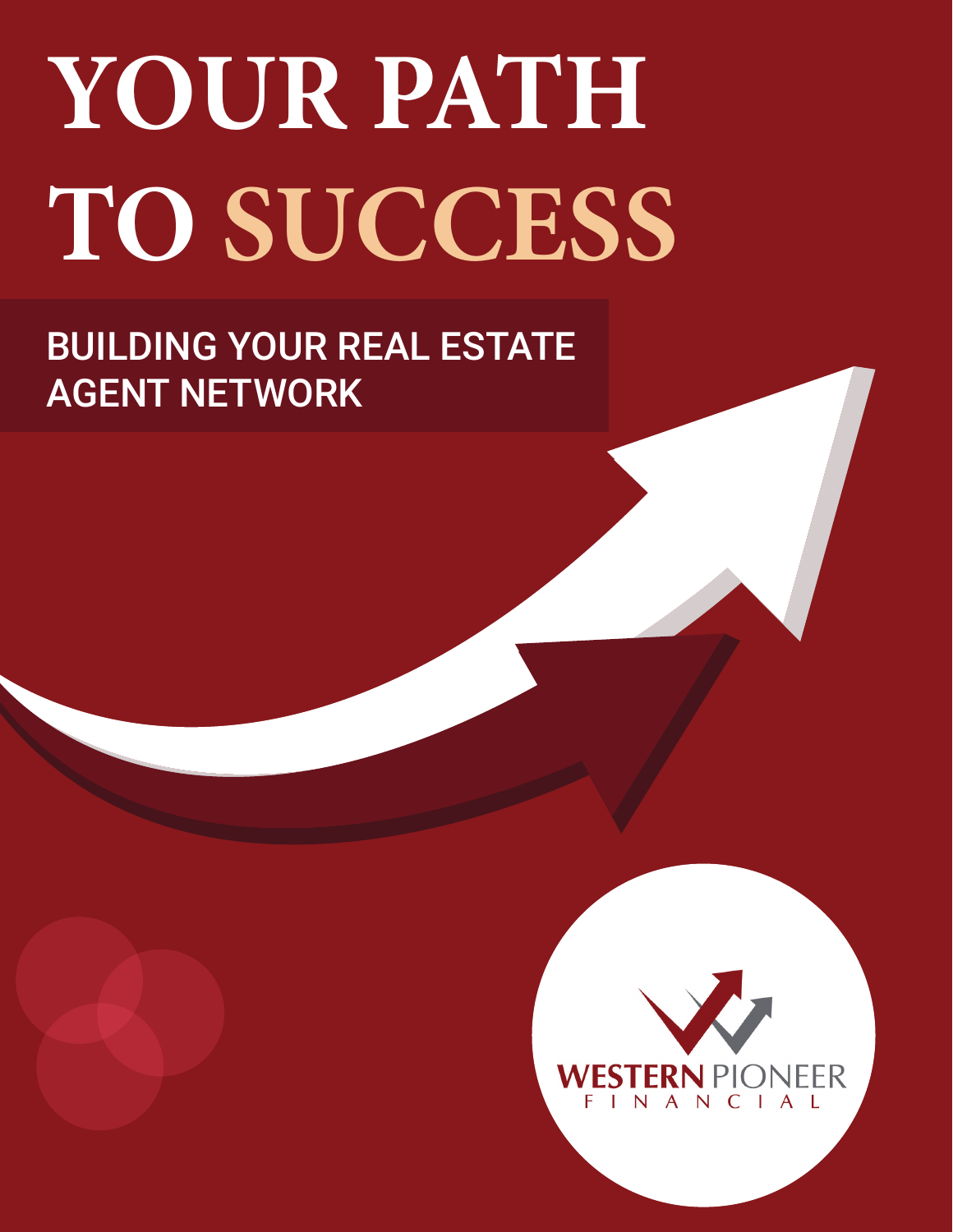# **EARNING THE BUSINESS**

## **BUILDING YOUR REAL ESTATE AGENT ROSTER**

### **DO YOUR RESEARCH**

- The we is a great place to start gathering information about real estate agents in your area. Start with sites like Zillow.com, Realtor.com, RealEstate.com and Trulia.com
- Use social media sites like Facebook, Twillter and Linkedin to get more information and to start interacting with local real estate agents. Friend them, follow them and start a conversation.
- For a ranking of top real estate agents in your area, visit https://www.realtrends.com.
- **•** Fresno MLS

### **GATHER BACKGROUND INFORMATION**

A real estate agent's website can provide a lot of valuable information, especially if you know what to look for. Here are a few things to seek out in your research:

- How long has the agent been in business?
- Do they have a specialty, such as first-time home buyers, veterans or jumbo buyers?
- Is there an "About Us" tab? If so, see if bios are listed so you can obtain personal information on the person you wish to connect with.
- Is there an in-house or preferred lender listed? If so, check out their website, too. It's a great way to discover your competitor's strengths and weaknesses.

### **PREPARE QUESTIONS AND PRACTICE BEFORE YOU CALL**

First impressions are everything. Make sure you have a goal for the call and know what you are trying to accomplish. Here are some questions you'll want to ask:

- What type of buyer do you look for?
- Do you currently work with a bank or broker?
- Do you want to make sure everyone is informed throughout the entire process or just at specific points during the mortgage process?

### **MAKE THE MOST OF OUR COMPLIMENTARY MARKETING TOOLS**

Use Brand 360 to create customizable, agents-facing and borrower-facing flyers, social posts, eamils and more. Brand 360 is yours to use at no charge and was created to help you grow your business:

- Print flyers to take to open houses or send targeted emails.
- Be sure to include the UTrack of Floify flyer to show the real estate agent your commitment to comunication.
- Run Home Value Estimator on the Home.
- Highlight the tools and programs that are exclusive to you through WPF, including:
	- Property inspection waivers on purchases 80% LTV or Less
	- High Balance Nationwide financing up to \$765,600
	- Waive escrows up to 95% LTV on conventional loans
	- Exclusive mortgage insurance rates at 80% LTV or higher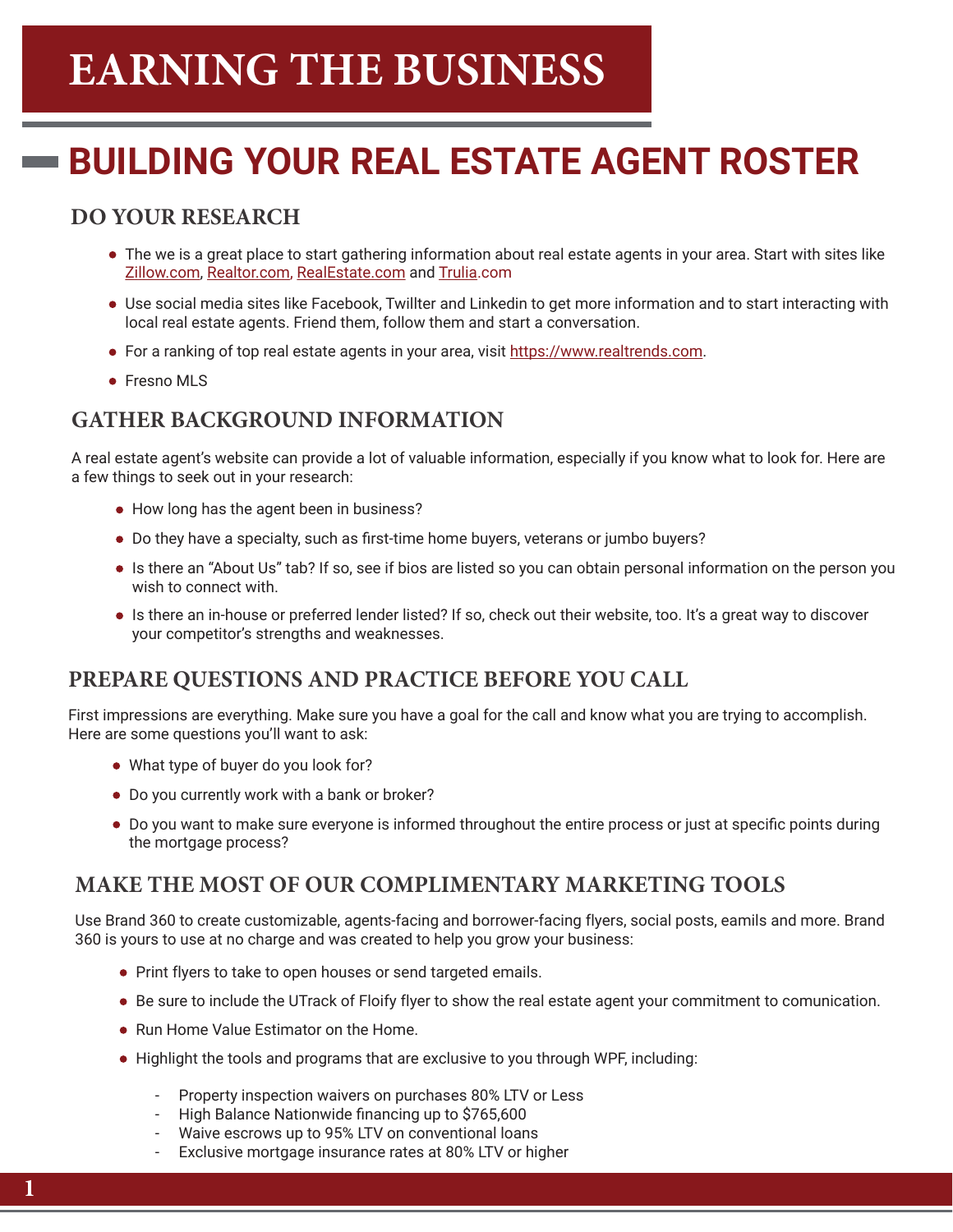### **PUTTING IN INTO ACTION**

### **VISIT A REAL ESTATE AGENT'S OFFICE**

Meet with one or two real estate agents and explain the value of a partnership. Show them the benefits of, Floify and the WPF Pre-approval Letter, then build on the relationship. Get to know each agent and their clients. You'll be the resident expert for all their mortgage needs and, in time, become their "mortgage guru."

### **STOP BY AN OPEN HOUSE**

 $\sim 10^{-1}$ 

Spend a few hours every weekend visiting open houses in your area. There are several different tactics you can use to land business:

- Introduce yourself as a mortgage professional. Be sure to mention how you can help them with a customisable collection of WPF tools.
- Be a "secret shopper." Pretend to be a prospective home buyer, see if there is an LO at the open house and find out if they have a preferred lender. If not, you may have opened the door to a new opportunity.
- **Make The MOST OF OUR COMPLIMENTARY MARKETING TO OUR CONSTRUCTION** Send in a friend or a relative to find out if the agent has a apreferred mortgage company. Have them ask who they use and why.
- $U$ se Brand 360 to create customizable, agents-facing and  $\alpha$  posts, each posts, eamily and more. Brand more. Brand Consider bringing an iPad to tablet to pre-qualify a borrower.

### **BRING A REAL ESTATE AGENT A REFERRAL**

that you've done some research on him or her. You can mention that your preferred real estate agent is busy with your other clients and you are looking to establish a new business relationship. This will show the agent that referrals work Highlight the tools and programs that are exclusive to you through WPF, including: If you have a client that is interested in purchasing a home, refer them to a new real estate agent. Let the agent know both ways and they will appreciate the time you spent researching.

### $\mathbf{MAKE}$  YOUR CASE

Visit a real estate agent's office and present your process and the benefits of working with you. Bring a flyer from Brand 360 as well as an example of the lender Pre-Approval letter from our website.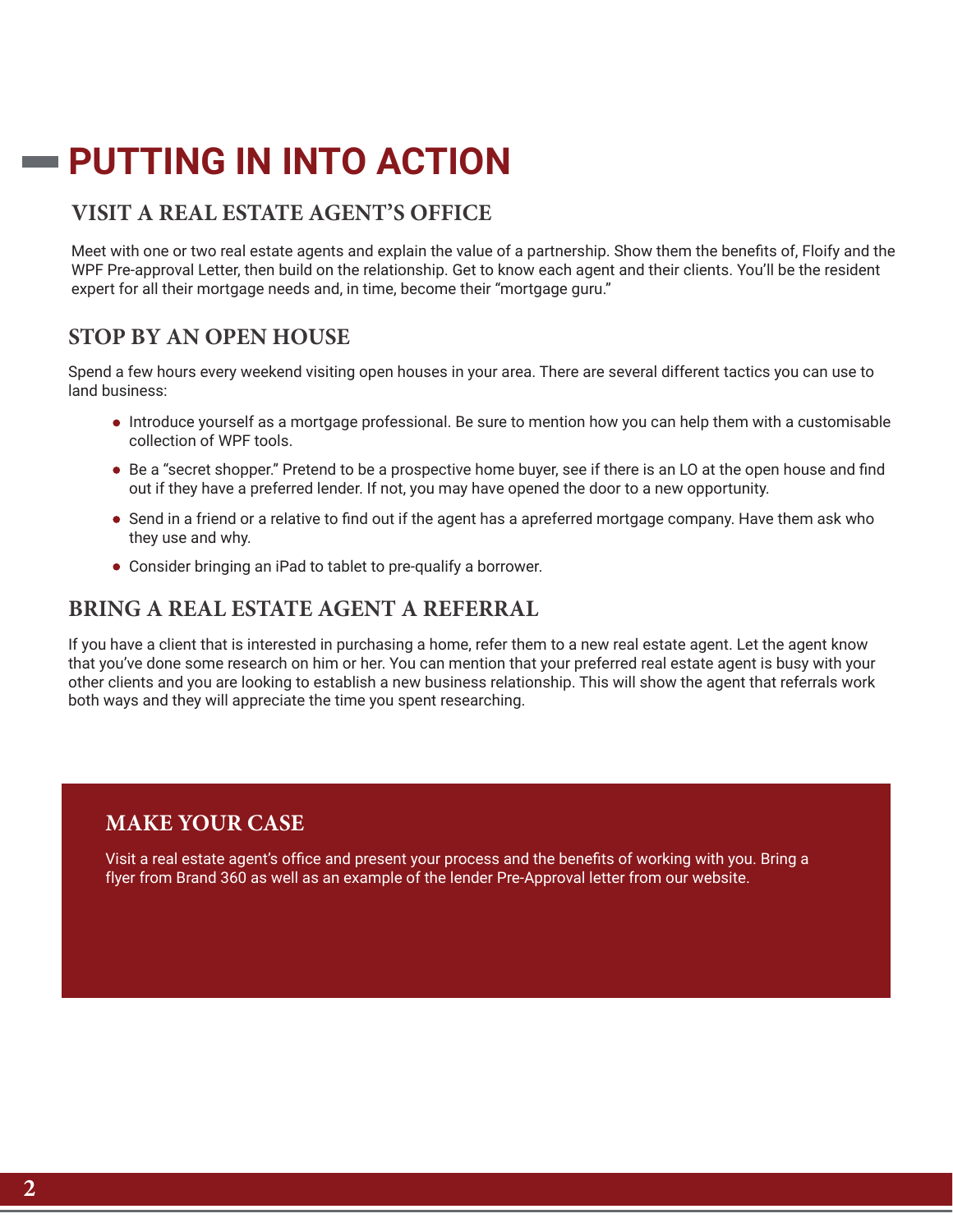# **WORKING THE LOAN**

## **PUT YOUR PLAN IN MOTION**

STEP**1 SET YOURSELF APART TO GAIN AN OPPORTUNITY**

- Contact both the listing and selling agents and introduce yourself. Do not be shy to stop into offices or pick up the phone and always make a game plan beforehand.
- Show them how you are able to market their listings and that you understand referrals work both ways. You are there to help their business grow with no expections of anything in return.
- Explain to the listing and selling agents that you are willing to come to any open houses to talk to potential buyers about the mortgage process and pre-qualify them. Ask if there are any properties that they want you to market and then you can schedule in into your marketing plan.
- Send them your customized loan application so their buyers can receive a WPF pre-approval letter. You can even pull their credit and the buyer can order their assets.
- Let them know you can submit TBD/Scenarios for any income or other loan level items. You can even give the buyers peace of mind wihile looking by WPF's Lock and Shop, securing a low rate for 60 or 90 days while the buyer shops for the perfect home.
- Set a personal SLA (Service Level Agreement) for yourself and market that to your partners. Let them know you return all voicemails and emails within 3 business hours.
- Make sure they know you're excited for an opportunity to partner with them - assure them that you'll keep an open line of communication when given an opportunity and will maintain transparency by utilizing the WPF tracking system.
- Stay in constant communication with the listing and selling agents until the buyer has an offer accepted and you are ready to submit the loan.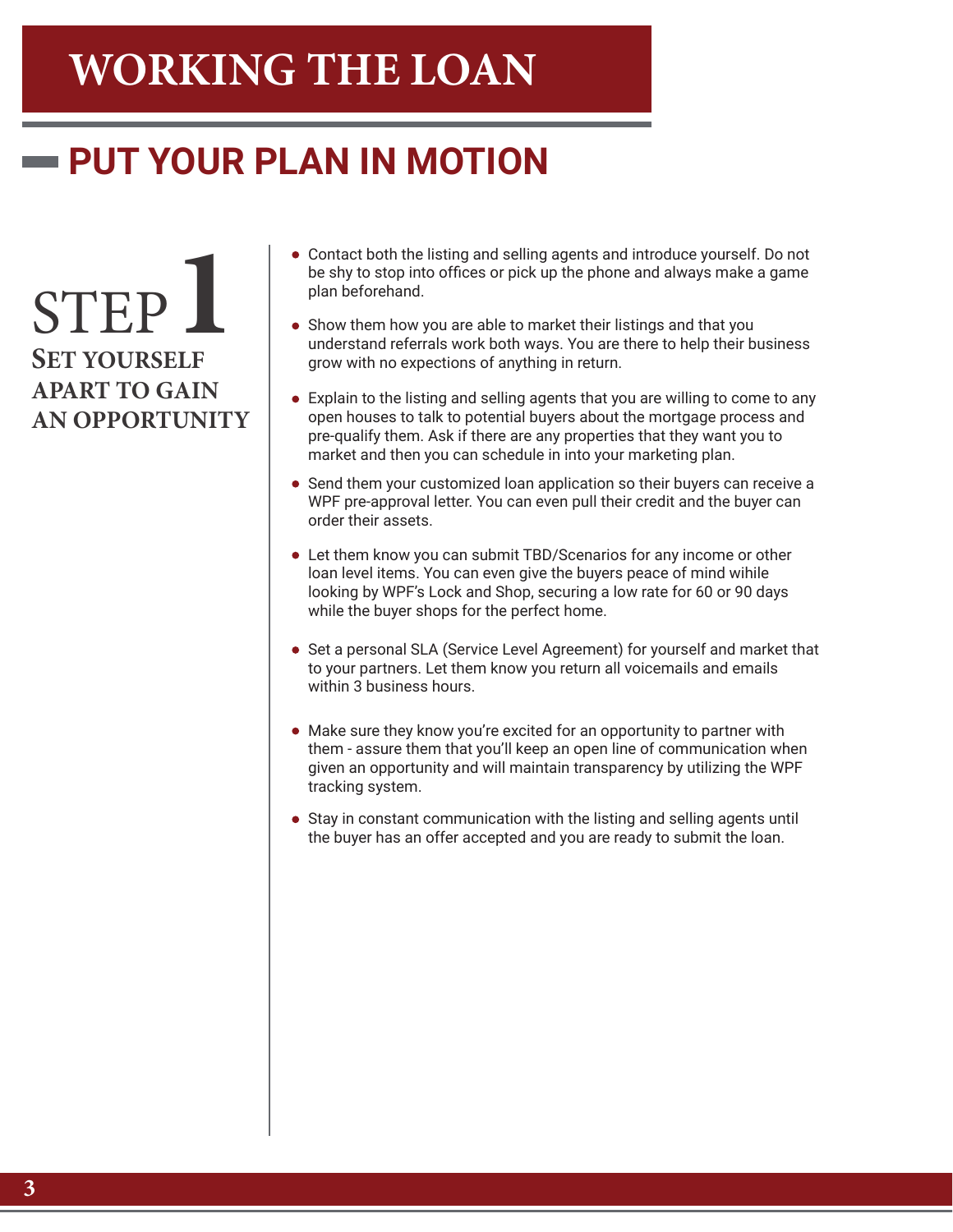# STEP**2 THE LOAN PROCESS**

STEP**3 THE CLOSING**

- Take the loan application directly in Floify or any LOS of your choice.
- Set yourself up for success by explaining turn times. Under-promise and over-deliver. If turn times are on day for initial approval, tell them it's two days - you will set yourself apart when you gain their business and exceed their expectations, allowing them to beat contract dates.
- Contact all agents involved once the loan has been initially approved and walk them through the next steps. Remind them that they can view the status of the loan anytime through Floify and that you are always available.
- While you are waiting for the borrower to send you any conditions, you can reach out to the listing and selling agents and ask if there are any other buyers that need pre-approvals. Remember to thank them for the opportunity.
- Keep in contact with the listing and selling agent when the appraisal is received, the final CD is disclosed and at any major point until the loan is CTC.
- Call all partners involved to congratulate and thank them for the opportunity. Set the expectation of what comes next and ask for referrals.
- Take advantage of WPF's direct lender ability by taking the loan from CTC to closing docs in minutes with the ability to schedule your own closing. Explain that you will not have to wait for a wire at the closing table.
- Break down how title/escrow/settlement agents are all able to seamlessly communicate to advoid delays. Explain that you will be able to see every interaction between the closer and settlement agent with our Closing Tracker.
- Don't forget to send bragging emails to all partners highlighting how many days before the contract date you were able to get the loan to the closing table.
- Attend the closing and thank everyone for the opportunity be sure to hand out business cards and ask for referrals.
- Bring customized materials to promote more programs and explain how you will utilize a CRM to refer buyers back to them if they express interest in another home purchase.
- Take pictures with all partners and your clients at closing and tag everybody on social media.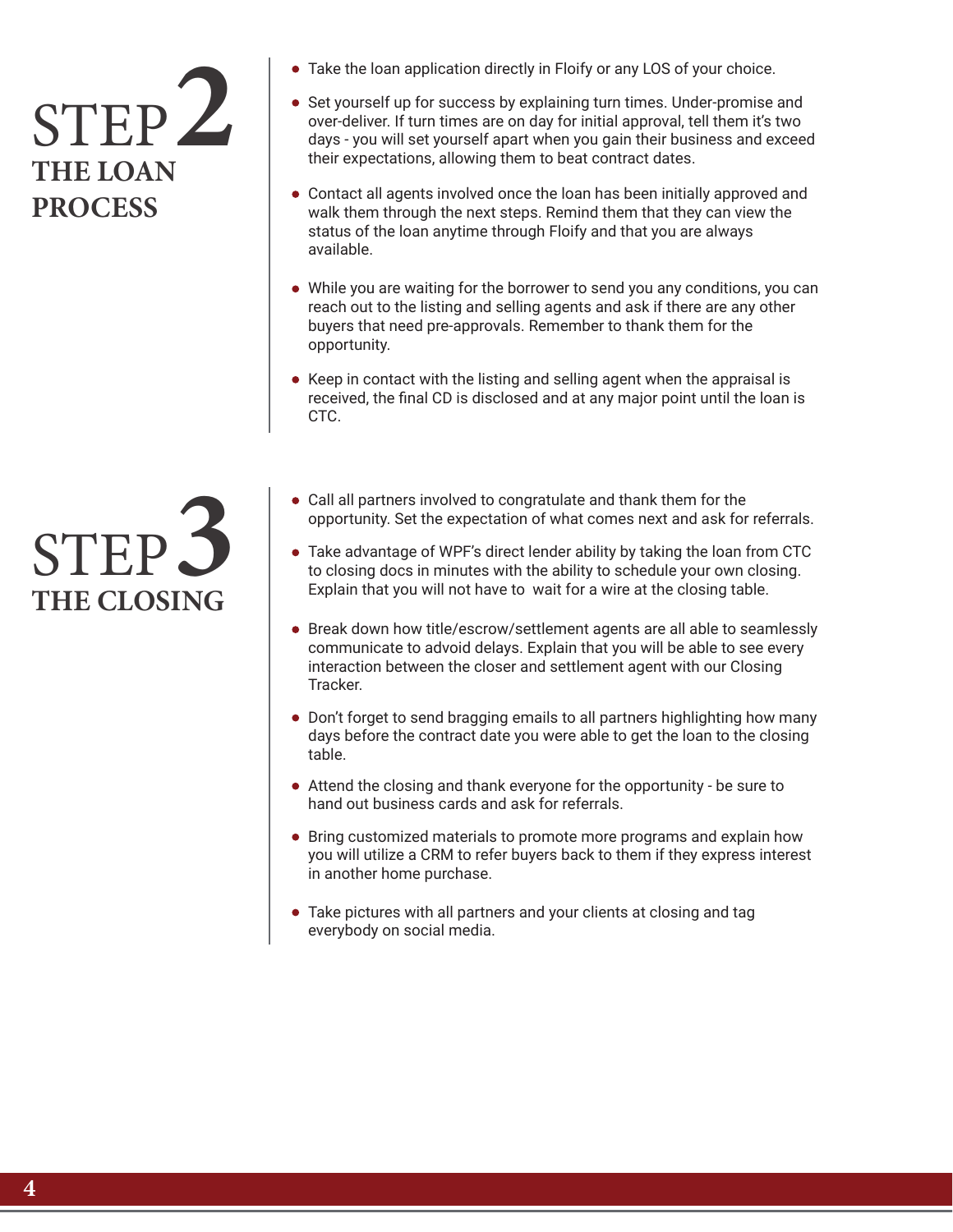# **MAINTAINING THE RELATIONSHIP**

## **KEEP A GOOD THING GOING**

### **24-48 HOURS AFTER CLOSING**

- Send a hand-written thank you note
- Make a post-closing call to all parties involved

### **7-30 DAYS AFTER CLOSING**

- Make a relationship call
- Send out an email survey
- Ask for referrals

#### **RELATIONSHIP RETENTION OPPORTUNITIES**

- Birthday/holiday emails or cards
- Quarterly e-newsletters
- Targeted direct mail
- Automated or personalized emails
- Contact the title company to use them as a referral source for real estate agents.

#### **PERSISTENCE OVERCOMES RESISTANCE**

Remember, relationships aren't built overnight. Expect to hear "no." Stay persistent, follow up and continue to reach out and reiterate your benefits. Before long, you'll be breaking down barriers and building your business.

### **SHOW THEM WHAT SETS YOU APART**

Use what you've learned to prepare a value proposition that showcases your strengths. Briefly explain WPF's products and services that you think differentiate you from the competition. The talking points below will help you paint a picture that real estate agents will appreciate.

- Tracking Transparency and an open line of communication throughout the entire loan process
- WPF Pre-Approved Letter Lender-specific approval creates a strong offer
- Closing Schedule your own closings not just same day, but same-hour
- CD Tracker Monitor the loan process and have the CD sent prior to clear-to-close/approval
- Doc-less No more income. No more assets. No more tax returns. Just e-sign and go